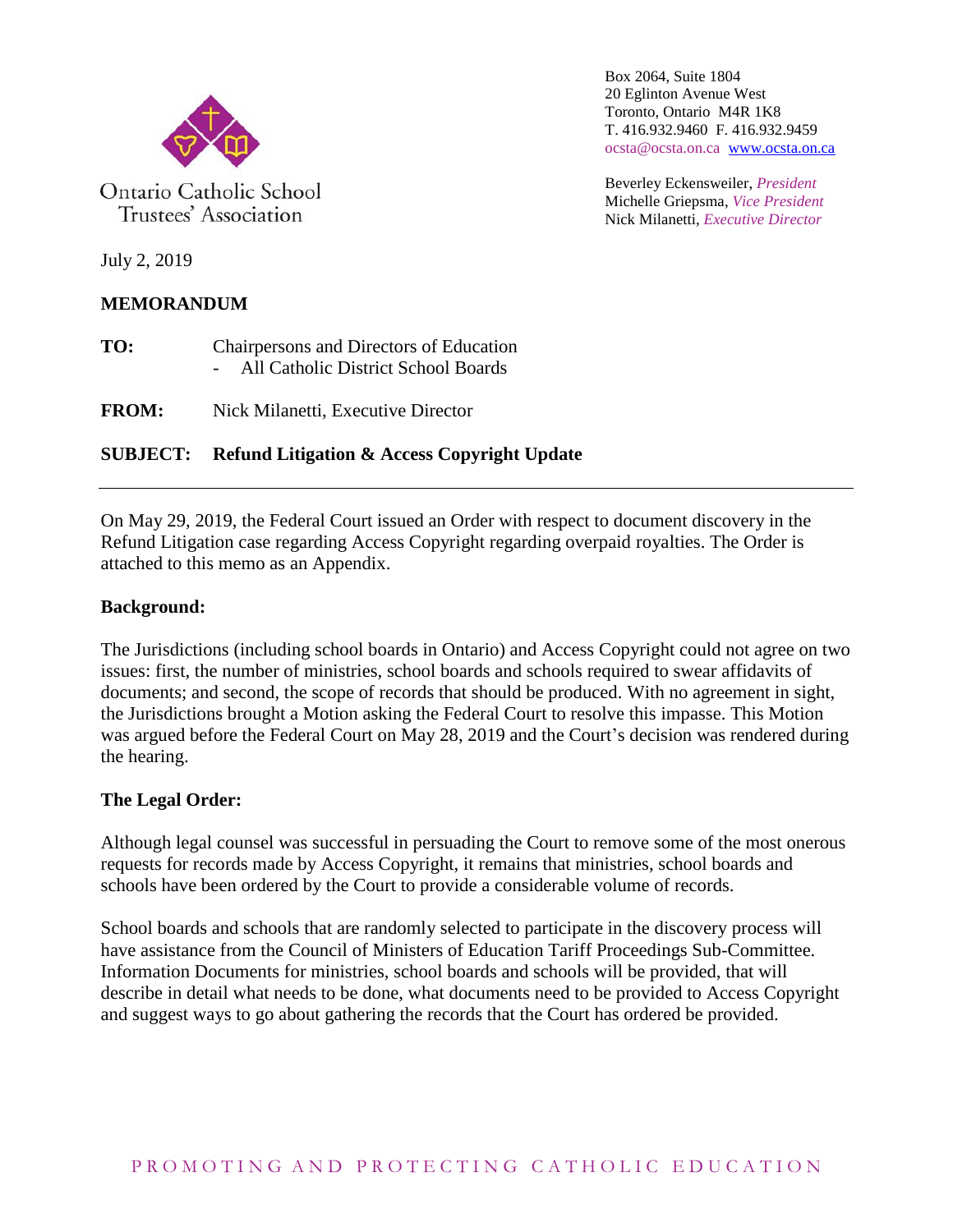#### **School Board and School:**

The Court has ordered "full" discovery of 65 school boards across participating Jurisdictions. These 65 boards will be randomly selected from a sample consisting of large and small boards that is stratified based on location and FTE counts. "Full" discovery involves searching for and providing the extensive records listed in sections 3 and 4 of the Court's Order. If a record requested by Access Copyright does not exist, then nothing can be provided.

In addition, 300 school boards have been ordered to participate in "limited" discovery. "Limited" discovery involves searching for and providing the records (if they exist) listed in section 6 of the Court's Order.

Lastly, the Court has ordered 8 schools in each of the 65 school boards being fully discovered, to produce the records described in sections 3 and 4 of the Court's Order. If a record requested by Access Copyright does not exist, then nothing can be provided. It does not appear that "targeted discovery" boards will have to have schools identified for discovery, but that needs to be clarified.

#### **Timelines for Selection of School Boards and Schools:**

The Order requires the parties to provide a schedule for the selection of school boards and schools by June 4, 2019. CMEC's survey expert, Dr. Paul Whitehead, has produced a list of affected Catholic school boards and schools. From the list of all schools, eight schools in each of the 65 boards will be randomly selected. The sample of schools will be stratified by enrolment, location and the grade level taught in the school. Details on the selection will be provided in the coming days.

As the selection process unfolded, some of the smaller boards did not have 8 schools and so, some larger boards will now have more schools, so as to reach the required number of schools Canadawide. OCSTA will notify those boards directly if they are selected as the schools that are chosen.

The Court Order directs the parties to provide a joint submission on the dates when affidavits and documents must be delivered to Access Copyright by June 11, 2019. The deadlines for final submission of Document Discovery are:

| <b>Ministries Deadline:</b>   | October 18, 2019         |
|-------------------------------|--------------------------|
| <b>School Board Deadline:</b> | <b>December 31, 2019</b> |
| School Deadline:              | February 28, 2020        |

The communication documents developed by a CMEC to aid selected boards with this, will give an earlier date by about 3 weeks. This allows the CMEC legal team to review the submitted documents for relevance and for privacy, prior to delivering the full package to Access Copyright.

The school board deadline is the same for Full Discovery boards and for Limited Discovery boards.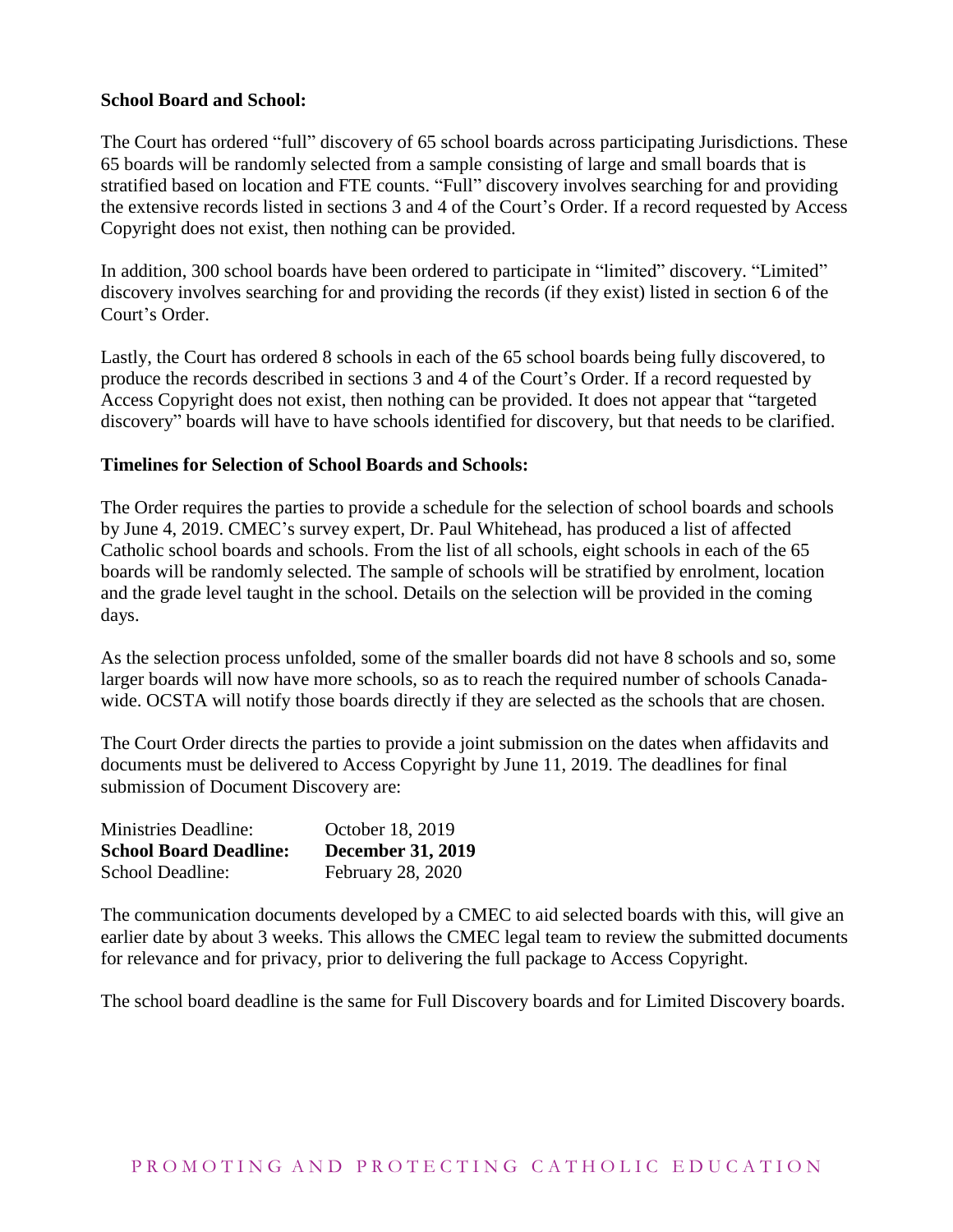#### **Affected Catholic School Boards:**

The following boards have been selected for "full" discovery:

Toronto Catholic District School Board Dufferin-Peel Catholic District School Board Halton Catholic District School Board Ottawa Catholic School Board Windsor-Essex Catholic District School Board Peterborough Victoria Northumberland & Clarington Catholic District School Board Algonquin & Lakeshore Catholic District School Board Catholic District School Board of Eastern Ontario Brant Haldimand Norfolk Catholic District School Board St. Clair Catholic District School Board London District Catholic School Board

#### **Next Steps:**

CMEC is in the process of hiring a project coordinator to communicate directly with the selected ministries, school boards and schools, and to manage the collection of the documents. Once this person has been identified, this information will be shared.

CMEC is also working on the development of supporting documentation for all selected ministries, school boards and schools. These documents will outline in detail, the types of documents being sought with suggestions for gathering the court-ordered records. As well, there will be detailed instructions on how to submit records to the Project Coordinator mentioned above.

Further updates will be sent to OCSTA boards as required.

If you have any questions, please contact me at [nmilanetti@ocsta.on.ca](mailto:nmilanetti@ocsta.on.ca) or Stephen Andrews at [sandrews@ocsta.on.ca.](mailto:sandrews@ocsta.on.ca)

*Attachment*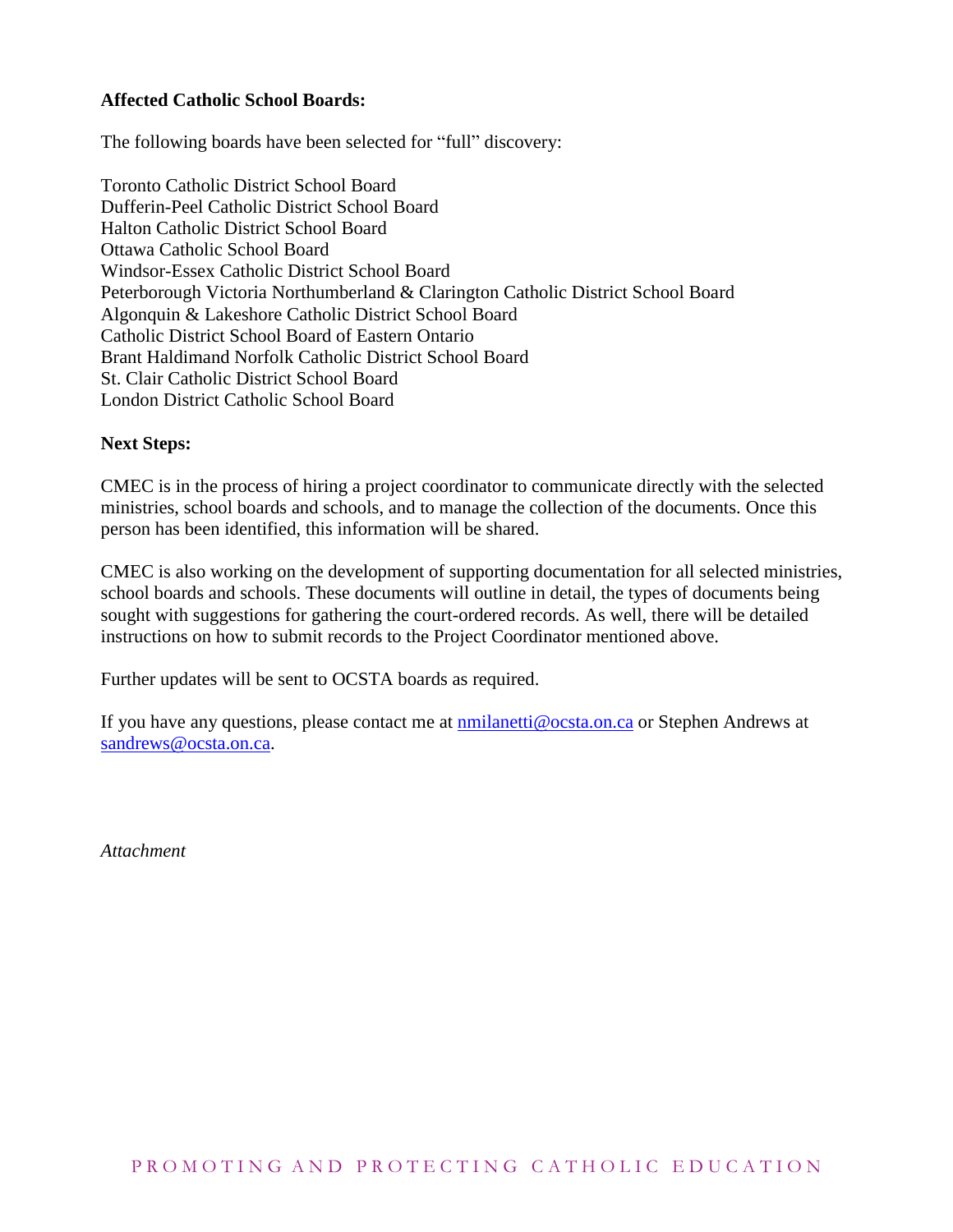**Federal Court** 



Cour fédérale

**Date: 20190529**

**Docket: T-326-18**

#### **Ottawa, Ontario, May 29, 2019**

**PRESENT: Case Management Judge Mandy Aylen**

**BETWEEN:**

#### **THE PROVINCE OF ALBERTA AND ALL ENTITIES NAMED IN SCHEDULE "A"**

**Plaintiffs**

**and**

### **THE CANADIAN COPYRIGHT LICENSING AGENCY (C.O.B. AS ACCESS COPYRIGHT)**

**Defendant**

#### **ORDER**

**UPON MOTION** by the Plaintiffs, heard at a special sitting on May 28, 2019, for relief, as set out in the Notice of Motion, related to the specific representative group of Plaintiffs, as well as the nature of documents to be produced, for the purpose of complying with the Court's Order dated January 2, 2019, which ordered that documentary production shall proceed by way of a representative set of productions from an agreed upon number of Plaintiff schools, school boards and Ministries of Education;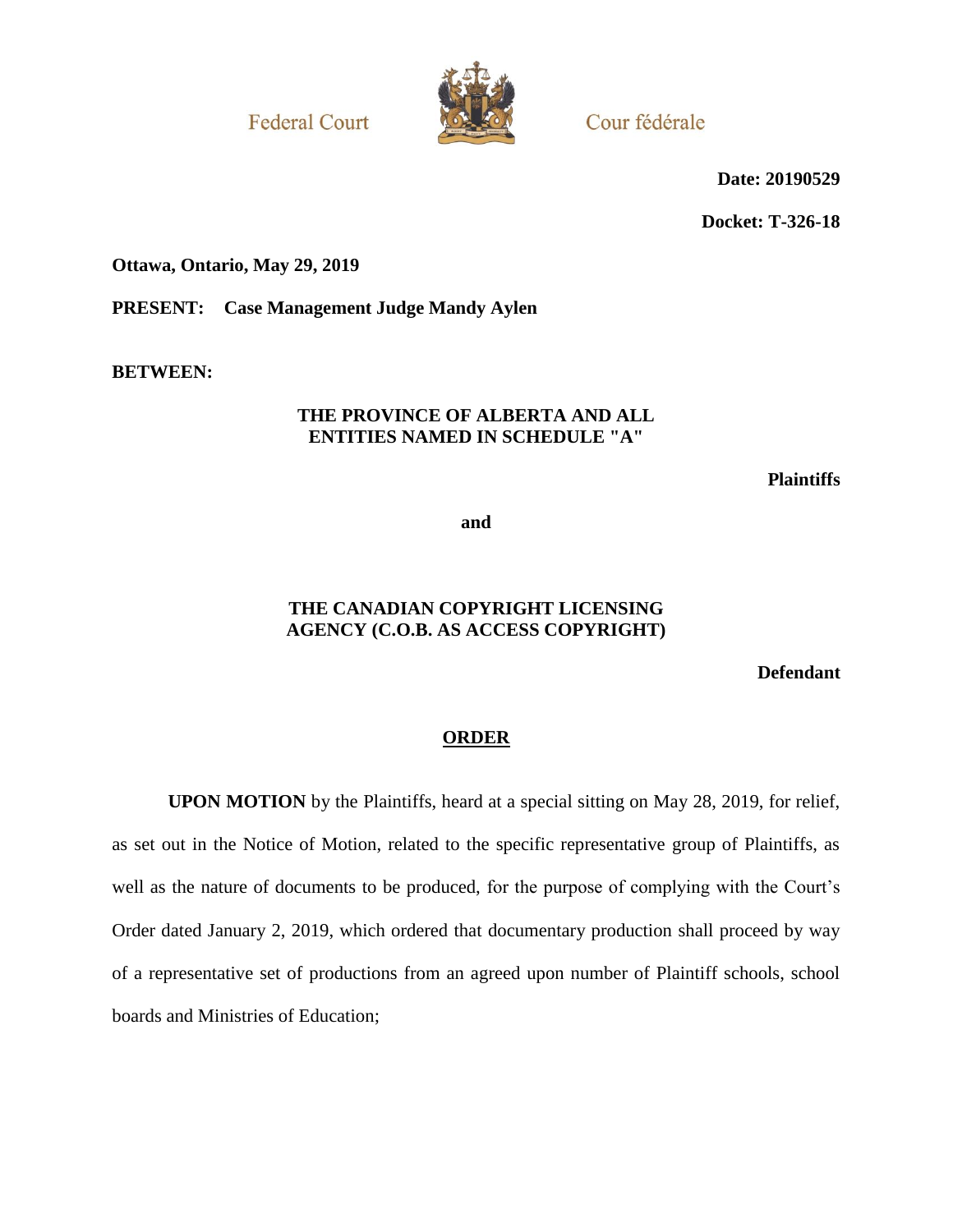**CONSIDERING** that the parties were unable to reach an agreement as to the number of Plaintiff schools, school boards and Ministries of Education, nor the nature of all documents to be produced by those entities;

**CONSIDERING** the motion materials filed by the parties and the submissions made by the parties at the hearing of the motion;

**CONSIDERING** the Court's reasons for decision given at the hearing of the motion;

# **THIS COURT ORDERS that, for the purpose of representative documentary discovery of the Plaintiffs as ordered by Order dated January 2, 2019:**

- 1. The following entities shall, on behalf of the Plaintiffs, deliver affidavits of documents:
	- a. Each Ministry of Education from all Provinces and Territories, excluding Quebec and British Columbia, and in relation to Ontario, the school boards shall make inquiries of the Ministry for relevant documents;
	- b. 65 school boards (excluding Quebec and British Columbia), randomly selected with sufficient representation of smaller and larger school boards (in proportions equivalent to their share of FTEs) and to be distributed across Canada in a manner proportional to FTE counts while ensuring a minimum of three school boards per Province and three for the three Territories in aggregate; and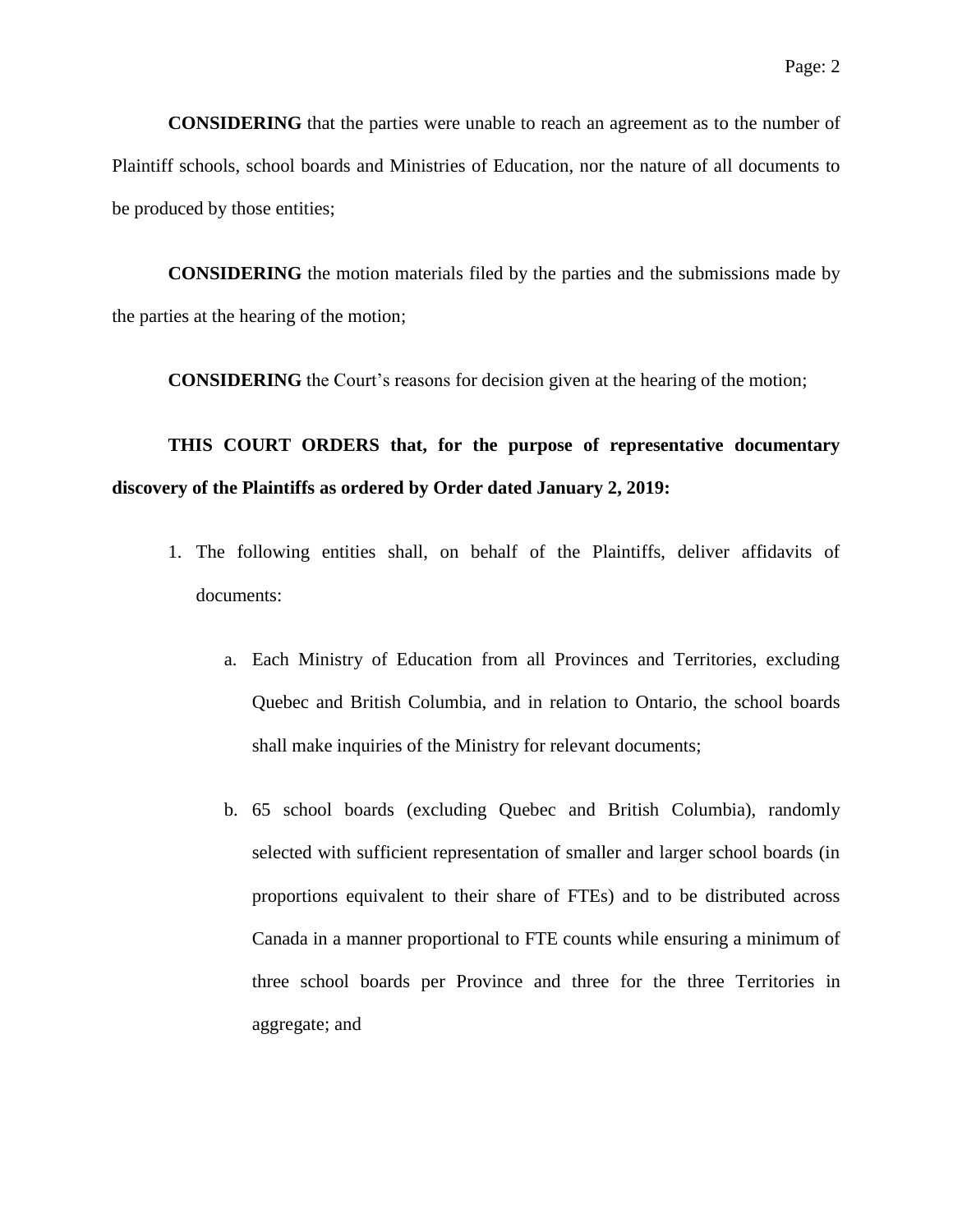- c. Eight schools randomly selected from each of the 65 school boards, with sufficient representation of smaller and larger schools as well as elementary and secondary schools [collectively, the Representative Plaintiffs].
- 2. The selection of school boards and schools shall be a joint exercise undertaken by the parties and their experts. The parties shall, by no later than June 4, 2019, provide the Court with a jointly-proposed deadline for the selection of the representative school boards and schools.
- 3. The affidavits of documents to be delivered in accordance with paragraph 1 of this Order shall contain the following records, for the period 2013 to the present, in the power, possession or control of the Representative Plaintiffs that are relevant to the implementation, administration and enforcement of fair dealing, to the extent such records exist:
	- a. Each fair dealing guideline implemented by each province, district, school board and school, including:
		- i. Implementation memoranda;
		- ii. Correspondence;
		- iii. Training materials and logs;
		- iv. Teacher and administrator certifications;
		- v. Guidelines for agents or external providers;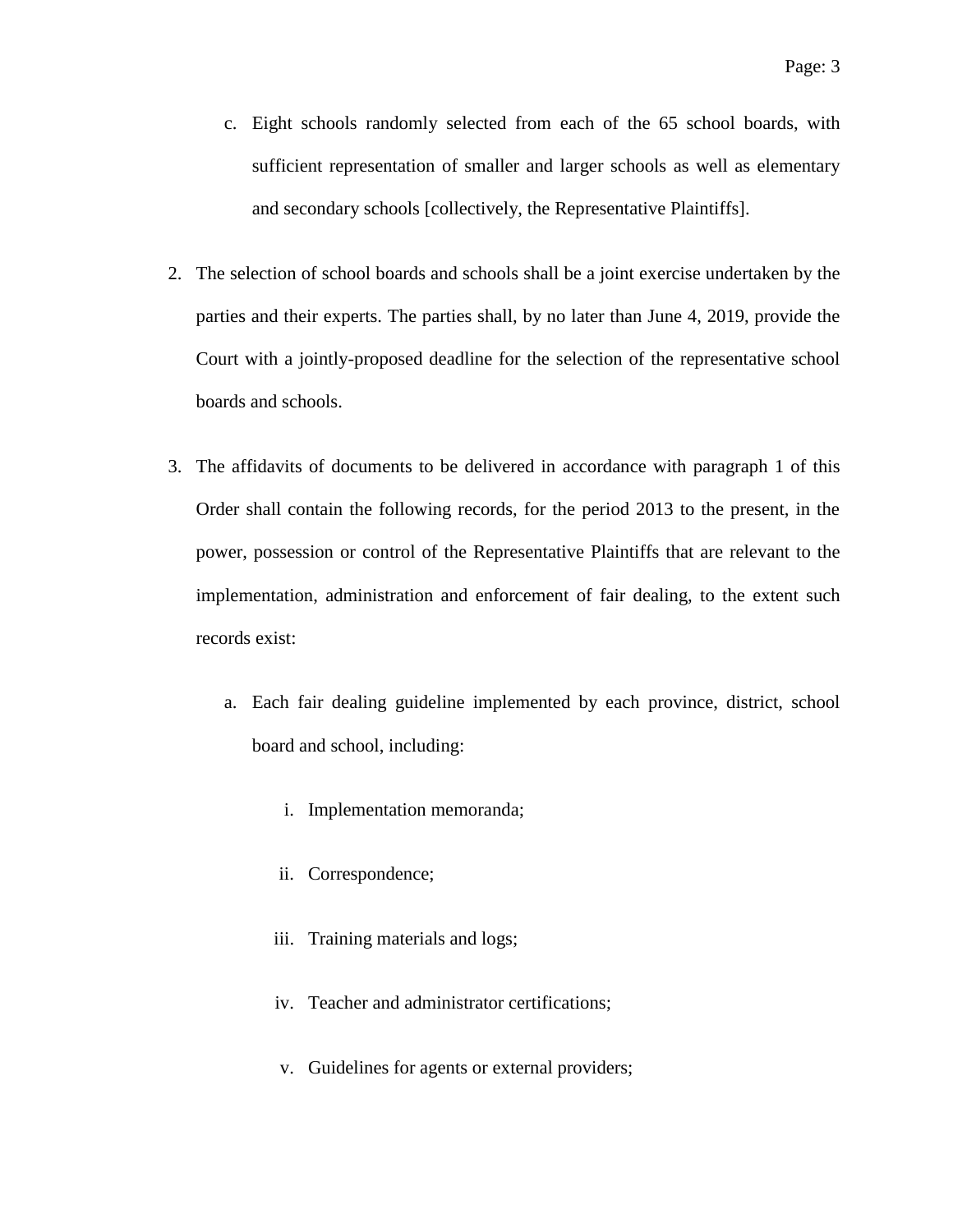- vi. Documents relating to the monitoring of compliance with fair dealing guidelines, including by CMEC;
- vii. Feedback from users within the school system;
- viii. Incident reports or disciplinary records relating to non-compliance or failure to train, including any records of any violation or suspected or claimed violations of any fair dealing guidelines, and excluding any student incident reports or student disciplinary records. The names of any students may be redacted from the records; and
- b. Such other relevant documentation relating to the implementation, administration and enforcement of fair dealing guidelines, including of Ministry or Department of Education Copyright Officers.
- 4. The affidavits of documents to be delivered in accordance with paragraph 1 of this Order shall also contain the following records, for the period 2013 to the present, in the power, possession or control of the Representative Plaintiffs that are relevant to the copying activities of the Representative Plaintiffs, to the extent such records exist:
	- a. Physical copies of works, including both "master copies" of works intended to be used for teaching as well as resulting copies of works disseminated to students;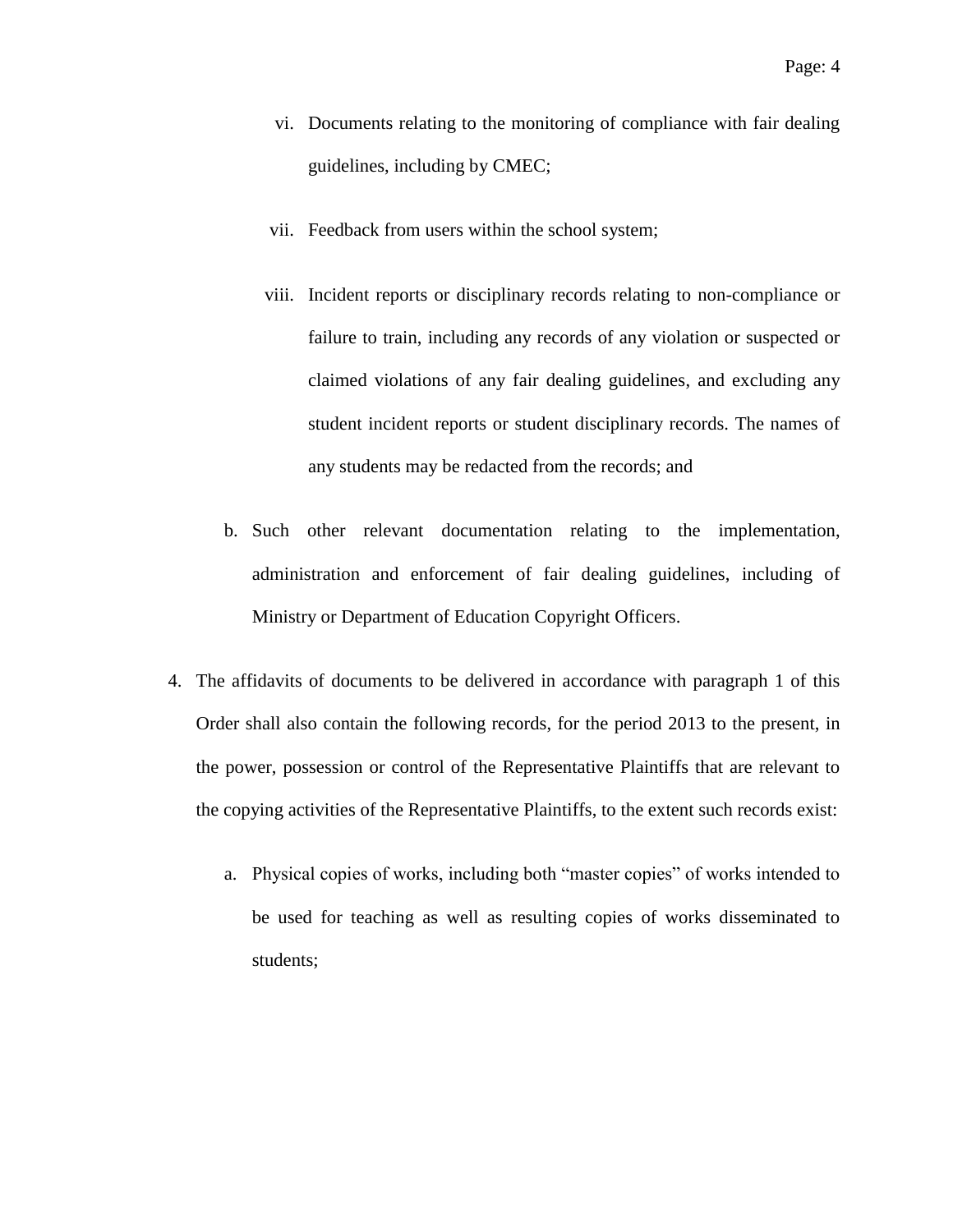- b. Lesson plans, course syllabi, course outlines, source materials, curriculums and similar records associated with the teaching of subjects in the Plaintiffs' schools (i.e. teach course binders);
- c. All internal and external records pertaining to choice of educational materials, maintenance of class sets, and use of workbooks;
- d. All internal and external records pertaining to the Defendant or its tariffs;
- e. All internal and external records pertaining to the schools, school boards and provinces electing to "no longer operate" under the Defendant's K-12 tariff;
- f. Archives from electronic learning management systems;
- g. Budgets for each school for the 2013-2018 years (in the form that they currently exist), including for:
	- i. Purchasing all products and services including materials used for educational instruction;
	- ii. Copying expenses (i.e. paper, ink, copying equipment, etc.); and
	- iii. Acquiring new physical works (i.e. for textbooks, novels, etc.);
- h. Amounts spent by each school on purchasing or licensing materials for educational instruction, broken down by type, including on each textbook and consumable, as they relate to the works at issue in the Counterclaim;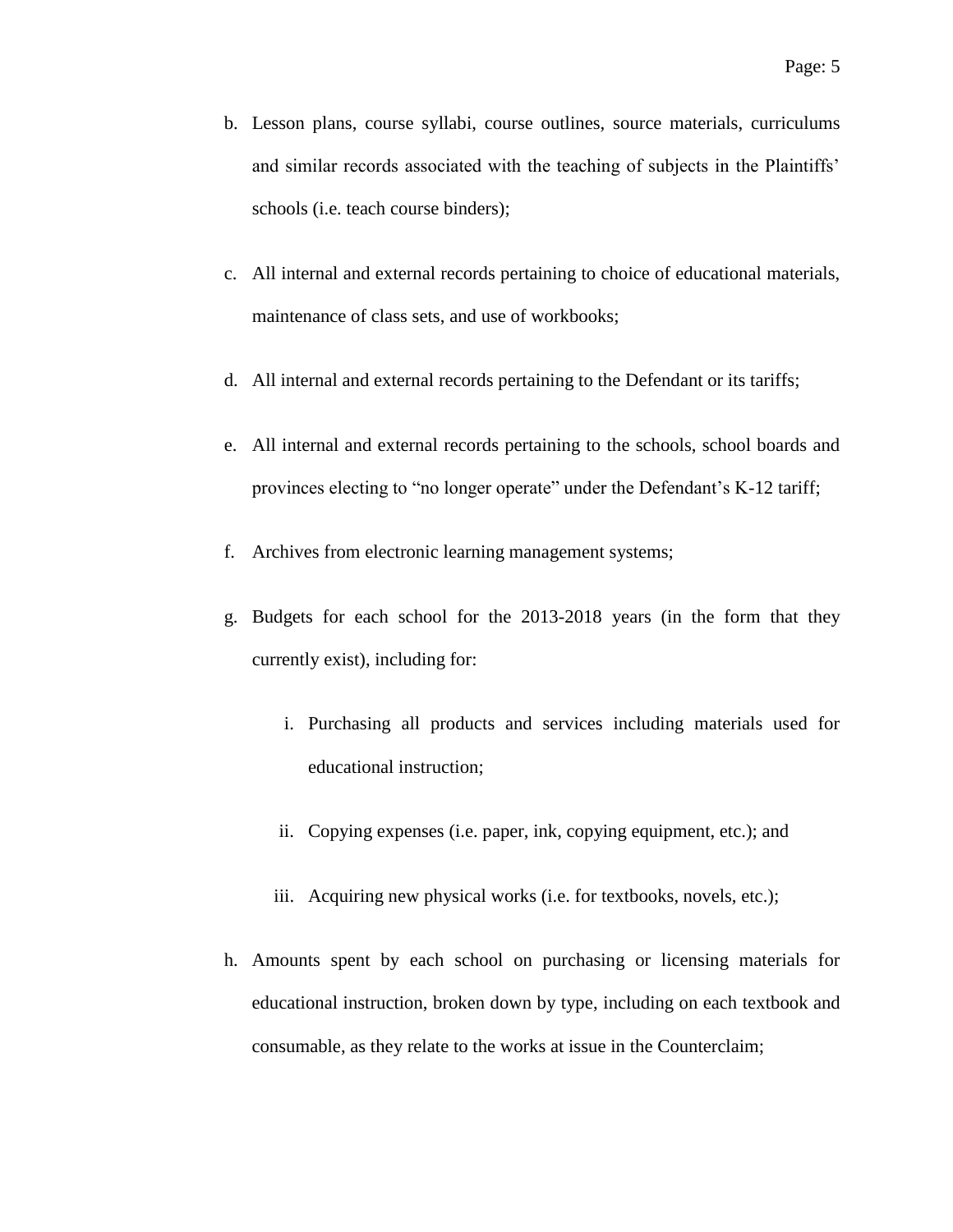- i. Publisher licence agreements;
- j. Amounts spent on licenses of materials used for educational instruction by work licensed;
- k. Records from copying shops or internal copying services relating to any copying of the works at issue in the Counterclaim;
- l. Records of any savings of each school board resulting from copying of the works at issue in the Counterclaim; and
- m. All FTE numbers on a per class basis, for all schools and school boards between 2013 and 2018.
- 5. The following entities shall, on behalf of the Plaintiffs, deliver a limited affidavit of documents:
	- a. 300 school boards (excluding Quebec and British Columbia).
- 6. The limited affidavits of documents to be delivered in accordance with paragraph 5 of this Order shall contain the following records, for the period 2013 to the present, in the power, possession or control of each school board, to the extent such records exist:
	- a. Copyright management and enforcement guidelines, including all guidelines, instructions and training materials issued by the school board to teachers and principals;